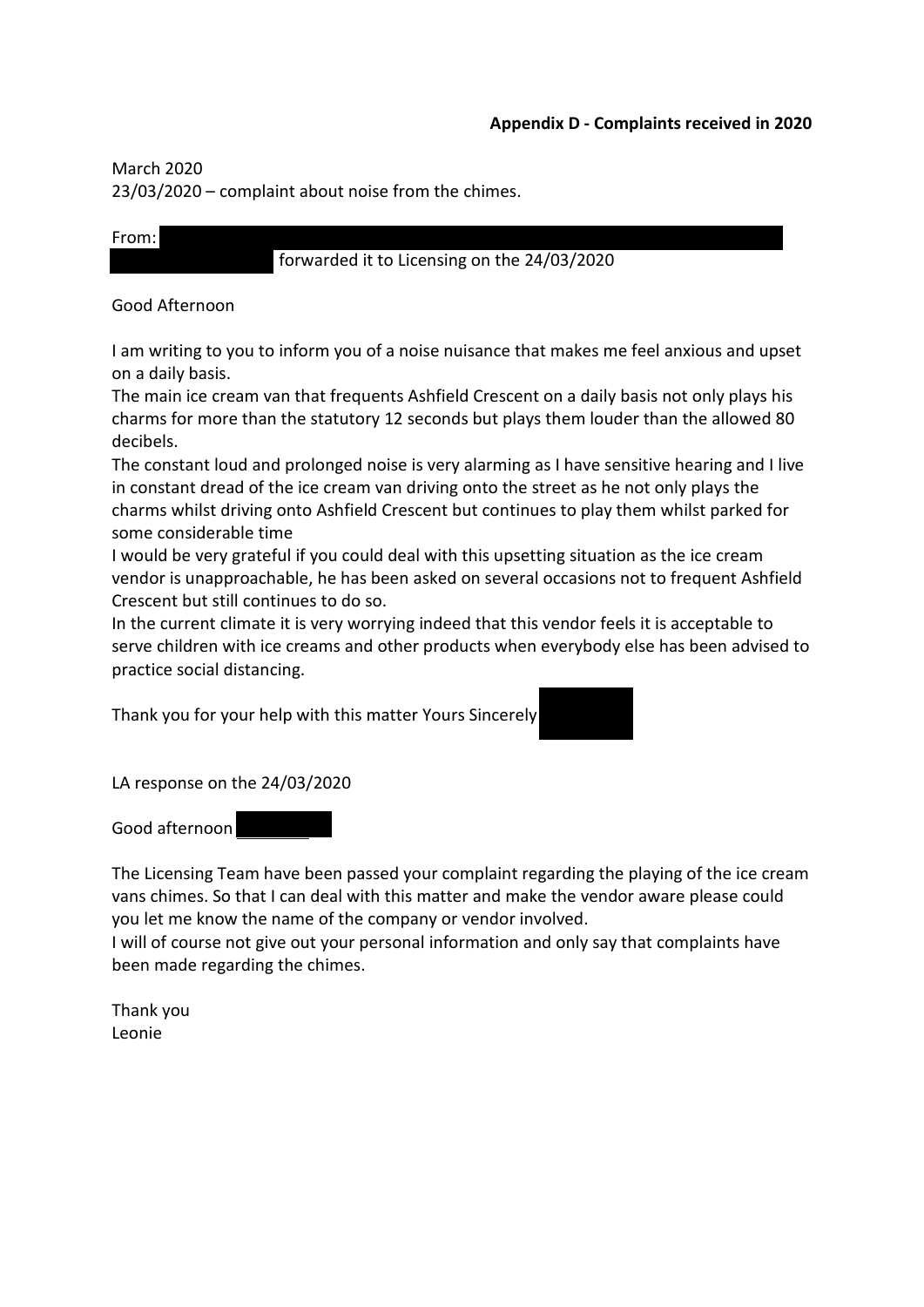Further response from on the 24/03/2020

# Good Afternoon

Thank you for your email, please see attached a photo of the vendor in question taken from **CCTV** 



LA response sent on the 25/03/2020

Good morning



Thank you for the photo, I will now contact the trader regarding this issue. I understand that our Environmental Team will also be making contact with him, so hopefully this will resolve the issue however, please contact the Licensing Team again if it does not.

Kind regards Leonie

**A letter was sent to Mr Lamarti on the 31/03/2020 – attached in Appendix E**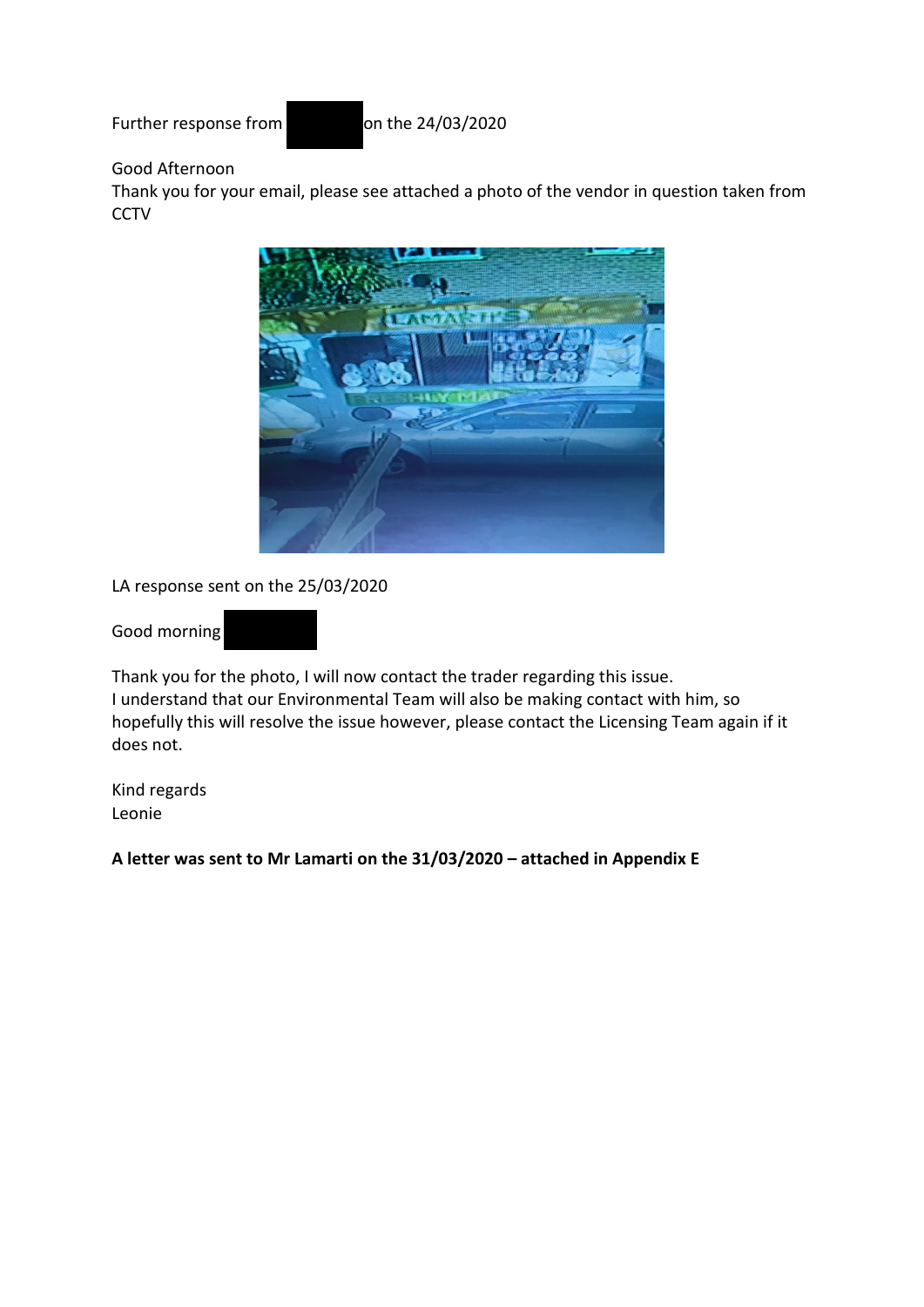May 2020

06/05/2021 – original complaint about concerns over COVID safety; it was discovered that the vehicle was trading unlawfully

Fro email sent on the 06/05/2020 to East Suffolk Councils Environmental Protection Team who forwarded it to Licensing on the 07/05/2020

Good afternoon Mark

At 16.36 today (weds 06/05/2020) the ice cream van in question returned.

I am now very concerned for public safety as there was no sign of social distancing shown by the operator, as shown in the attached photograph.

The Vehicle registration is also visible.

Kindest Regards



### LA response

This vehicle (NH58 VHF) was not at this time covered by a street trading consent, so a letter was sent via email to Mr Lamarti on the 07/05/2020 – attached in Appendix E

Mr Lamartis response – email received 07/05/2020

Hello,

I did phone up and leave a message on the phone, I rang several times. The van broke down and that's it's replacement. Kind regards, Mr lamarti.

**Mr Lamarti amended his consent in May so that NH58 VWF could be used.**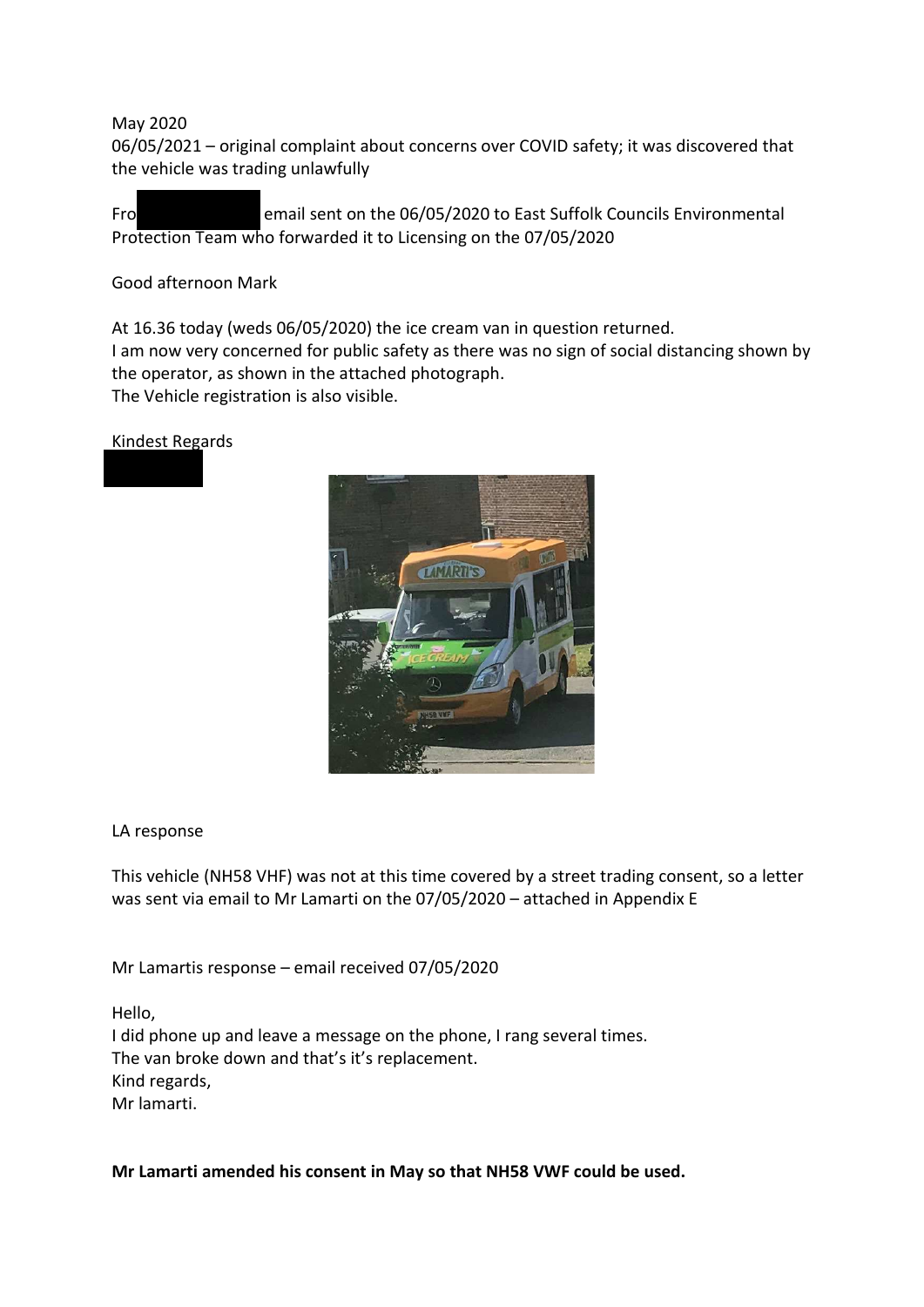June 2020 10/06/2020 – Trading from the sea wall at north beach, Lowestoft.

From: Lowestoft Town Council, email sent on the 10/06/2020

The Town Council reported that they had received an email which stated that a resident of Gunton Cliff who saw an ice cream van driving along the sea wall last week, please see body of the email I received below:

'I observed a white and yellow ice cream van making its way along the sea wall at quite a speed during the last week of the hot spell when the police were monitoring the amount of people on the North Beach no doubt to sell his produce, I believe the name on the van was Lambretti or similar Italian name, I wondered how he came to have a key to unlock the bollards to get onto the sea wall with his van in the first place and second how he unlocked the other end to get off, unless one key fits all , who gave him the Key a suggestion may be Tingdene'.

## LA response sent 10/06/2020

### Thanks Sarah

I am issuing his renewed consent tomorrow and I need to write to him explaining how he can't trade from Links Road or Links Road Car Park; I will also mention that the sea wall is off limits as well.

Please let us know of any further incidents and if necessary, we can take appropriate action.

Regards Leonie

**When the renewal for WSCT0009 was issued on the 11/06/2020 a letter was also sent to Mr Lamarti – attached in Appendix E**